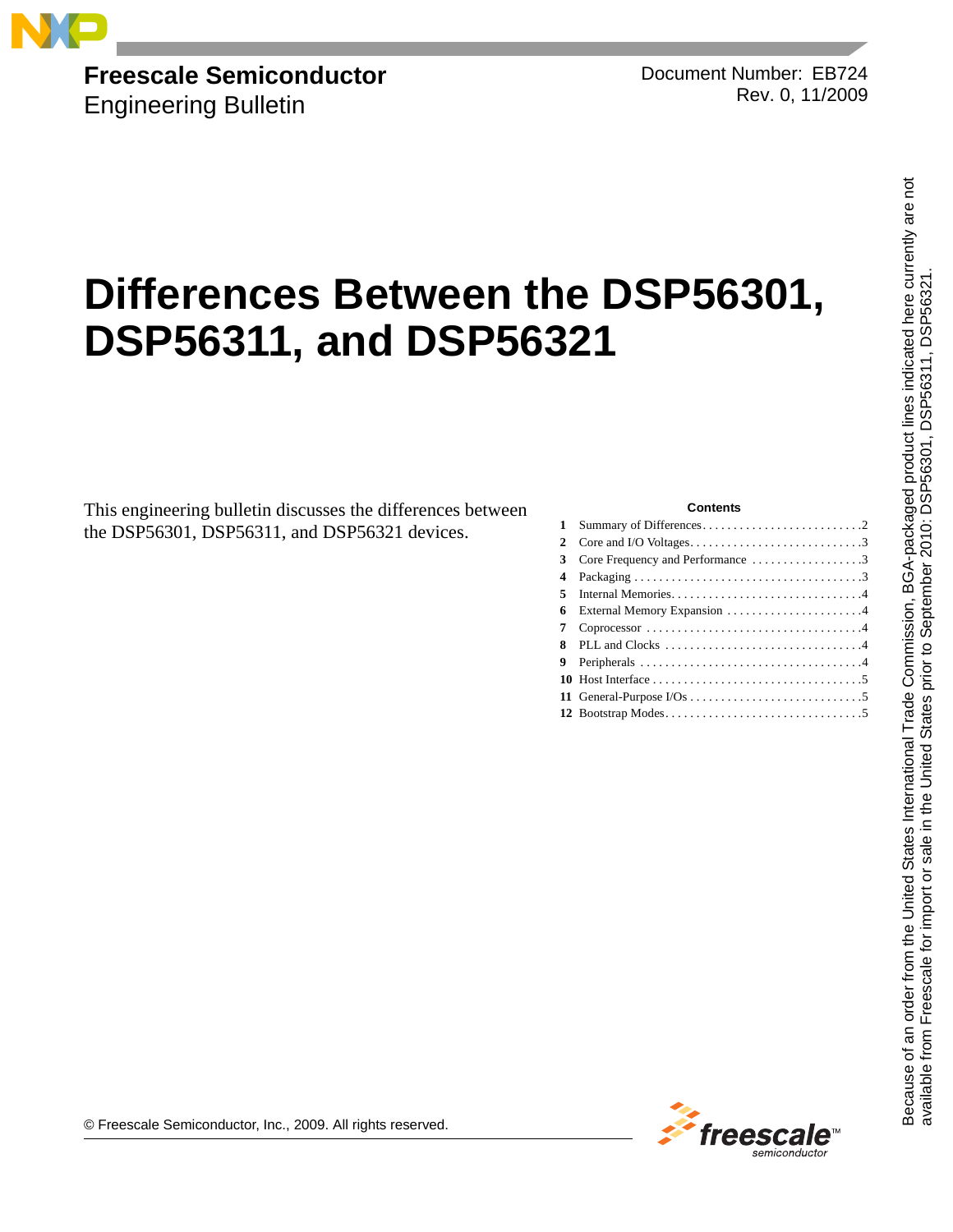

**Summary of Differences**

# <span id="page-1-0"></span>**1 Summary of Differences**

**[Table 1](#page-1-1)** summarizes the differences between the device families.

| Table 1. Summary of DSP56301/DSP56311/DSP56321 Differences |  |
|------------------------------------------------------------|--|
|                                                            |  |

<span id="page-1-1"></span>

| <b>Feature</b>                              | <b>DSP56301</b>                                                                                                                                                                                     | <b>DSP56311</b>                                                       | <b>DSP56321</b>                                                       |  |  |
|---------------------------------------------|-----------------------------------------------------------------------------------------------------------------------------------------------------------------------------------------------------|-----------------------------------------------------------------------|-----------------------------------------------------------------------|--|--|
| Core Voltage                                | 3.3V                                                                                                                                                                                                | 1.8V                                                                  | 1.6V                                                                  |  |  |
| I/O Voltage                                 | 3.3V                                                                                                                                                                                                | 3.3V                                                                  | 3.3V                                                                  |  |  |
| Max Core Frequency                          | 80/100 MHz                                                                                                                                                                                          | <b>150 MHz</b>                                                        | 200/220/240/275 MHz                                                   |  |  |
| Performance                                 | Up to 100 MMACS                                                                                                                                                                                     | • Up to 150 MMACS<br>• Up to 300 MMACS with<br><b>EFCOP</b>           | • Up to 275 MMACS<br>• Up to 550 MMACs with<br><b>EFCOP</b>           |  |  |
| Packaging                                   | 208-pin TQFP<br>252-pin MAP-BGA                                                                                                                                                                     | 196-pin MAP-BGA                                                       | 196-pin MAP-BGA                                                       |  |  |
| Program RAM                                 | 4 K $\times$ 24 bits                                                                                                                                                                                | 32 K $\times$ 24 bits                                                 | 32 K $\times$ 24 bits                                                 |  |  |
| X Data RAM                                  | $2K \times 24$ bits                                                                                                                                                                                 | 48 K $\times$ 24 bits                                                 | 80 K $\times$ 24 bits                                                 |  |  |
| Y Data RAM                                  | $2K \times 24$ bits                                                                                                                                                                                 | 48 K $\times$ 24 bits                                                 | 80 K $\times$ 24 bits                                                 |  |  |
| <b>Instruction Cache</b>                    | 1 K $\times$ 24 bits                                                                                                                                                                                | 1 K $\times$ 24 bits                                                  | 1 K $\times$ 24 bits                                                  |  |  |
| Bootstrap ROM                               | $3 K \times 24$ bits                                                                                                                                                                                | $192 \times 24$ bits                                                  | $192 \times 24$ bits                                                  |  |  |
| Supported External<br><b>Memory Devices</b> | • SRAM<br>$\bullet$ DRAM                                                                                                                                                                            | • SRAM<br>$\bullet$ DRAM                                              | <b>SRAM</b>                                                           |  |  |
| <b>External Memory</b><br>Expansion         | • 16 M $\times$ 24 bits Program<br>• Two 16 M $\times$ 24 bits Data                                                                                                                                 | • 256 K $\times$ 24 bits Program<br>• Two 256 K $\times$ 24 bits Data | • 256 K $\times$ 24 bits Program<br>• Two 256 K $\times$ 24 bits Data |  |  |
| DSP56300 Core                               | • Single clock cycle per instruction<br>• Object-code compatible with the DSP56000<br>• 24-bit addressing<br>• Barrel shifter<br>• Six DMA channels<br>• Debug support including OnCE, JTAG and TAP |                                                                       |                                                                       |  |  |
| Coprocessor                                 | None-                                                                                                                                                                                               | <b>EFCOP</b>                                                          | <b>EFCOP</b>                                                          |  |  |
| PLL                                         | PLL and clock generator                                                                                                                                                                             | PLL and clock generator                                               | Clock generator with integrated<br><b>DPLL</b>                        |  |  |
| Peripherals                                 | • Two enhanced synchronous serial interfaces (ESSI)<br>• Serial communication interface (SCI) with baud rate generator<br>• Triple timer module                                                     |                                                                       |                                                                       |  |  |
| Host Interface                              | 32-bit parallel PCI/Universal<br>Bus Host Interface (HI32)                                                                                                                                          | 8-bit parallel HI08                                                   | 8-bit parallel HI08                                                   |  |  |

Because of an order from the United States International Trade Commission, BGA-packaged product lines indicated here currently are not Because of an order from the United States International Trade Commission, BGA-packaged product lines indicated here currently are not<br>available from Freescale for import or sale in the United States prior to September 201 available from Freescale for import or sale in the United States prior to September 2010: DSP56301, DSP56311, DSP56321.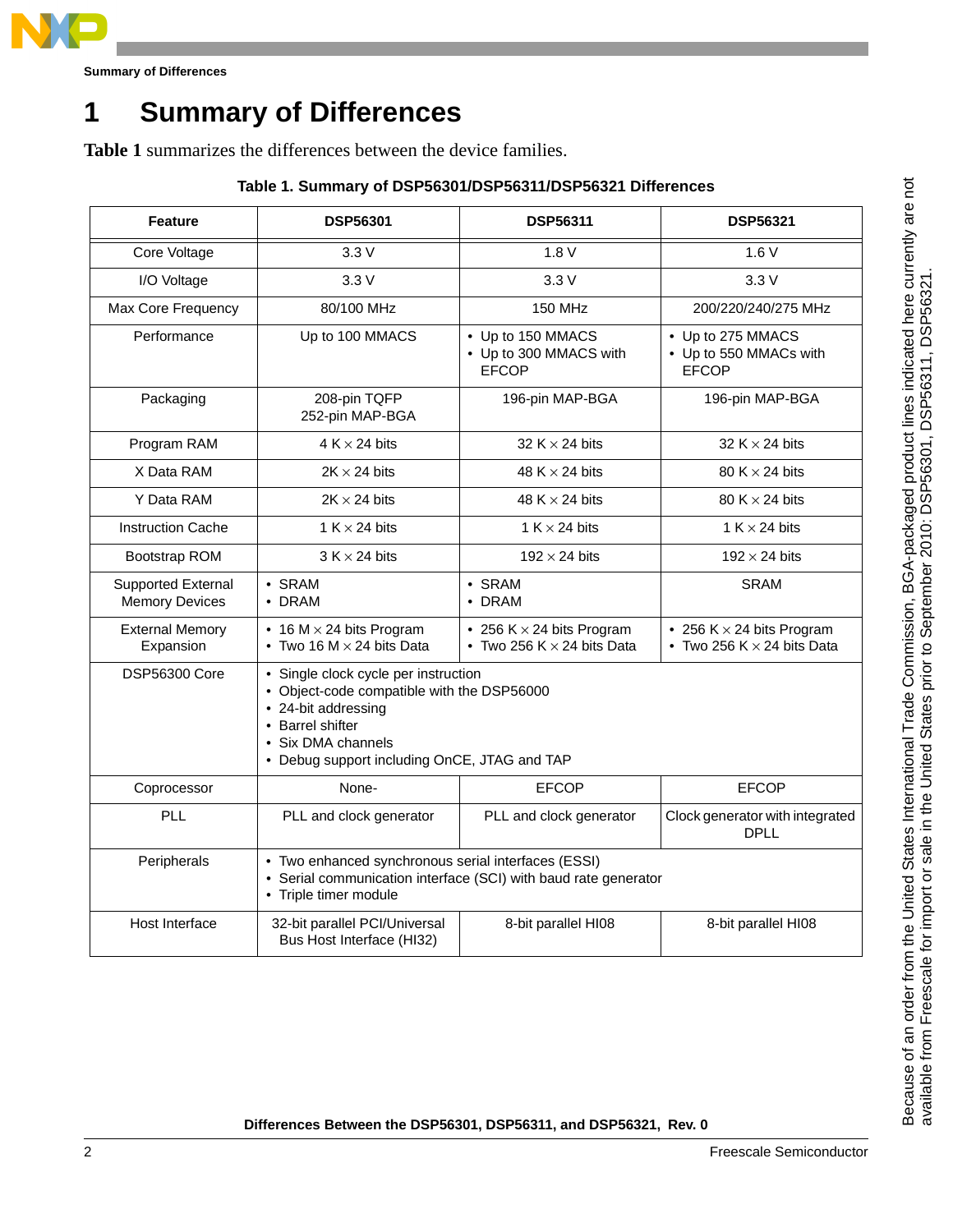| <b>Feature</b>         | <b>DSP56301</b>                                                                                                                                                                                     | <b>DSP56311</b>                                                                                                                                    | <b>DSP56321</b>                                                                                                            |
|------------------------|-----------------------------------------------------------------------------------------------------------------------------------------------------------------------------------------------------|----------------------------------------------------------------------------------------------------------------------------------------------------|----------------------------------------------------------------------------------------------------------------------------|
| General-Purpose IOs    | 42 GPIO <sub>s</sub>                                                                                                                                                                                | 34 GPIO <sub>s</sub>                                                                                                                               | 34 GPIO <sub>s</sub>                                                                                                       |
| <b>Bootstrap Modes</b> | • Byte-wide memory<br>$\cdot$ SCI<br>• Expanded mode<br>• Serial EEPROM via SCI<br>• Host modes<br>DSP-to-DSP<br>$\qquad \qquad -$<br>16-bit UB<br>$\qquad \qquad -$<br>8-bit UB<br>PCI target<br>- | • Byte-wide memory<br>$\cdot$ SCI<br>• Expanded mode<br>• Host modes<br>ISA/DSP563xx<br>$\overline{\phantom{0}}$<br><b>HC11</b><br>8051<br>MC68302 | • Byte-wide memory<br>$\cdot$ SCI<br>• Expanded mode<br>• Host modes<br>$-$ ISA/DSP563xx<br><b>HC11</b><br>8051<br>MC68302 |

**Table 1. Summary of DSP56301/DSP56311/DSP56321 Differences**

### <span id="page-2-0"></span>**2 Core and I/O Voltages**

The DSP56301 requires 3.3 V for both the core and I/O voltage supplies. The following input pins are 5 V-tolerant:

- MODA/ $\overline{\text{IRQA}}$ , MODB/ $\overline{\text{IRQB}}$ , MODC/ $\overline{\text{IRQC}}$  and MODD/ $\overline{\text{IRQD}}$  pins
- PINIT/NMI
- All JTAG, ESSI, SCI, Timer and HI32 pins

The DSP56311 and DSP56321 have separate core and I/O power supplies. The DSP56311 requires 1.8 V and 3.3 V for the core and I/O voltage supplies, respectively. The DSP56321 also requires 3.3 V for the I/O supply, but has a lower core voltage requirement of 1.6 V.

### <span id="page-2-1"></span>**3 Core Frequency and Performance**

The DSP56301 is available in 80 MHz and 100 MHz devices to provide 80 million-MACs-per-second (MMACS) and 100 MMACs performance.

The DSP56311 offers 150 MMACS performance with a core frequency of 150 MHz. Using the Enhanced Filter Coprocessor (EFCOP), performance can be increased to 300 MMACS.

The DSP56321 is available in different frequencies: 200 MHz, 220 MHz, 240 MHz and 275 MHz. It offers performance up to 275 MMACS or 550 MMACS with EFCOP filtering.

# <span id="page-2-2"></span>**4 Packaging**

The DSP56301 is available in 208-pin Thin Quad Flat Pack (TQFP) or 252-pin Molded Array Process-Ball Grid Array (MAP-GBA).

Both the DSP56311 and DSP56321 are available in 196-pin MAP-BGA package. These devices are pin-compatible.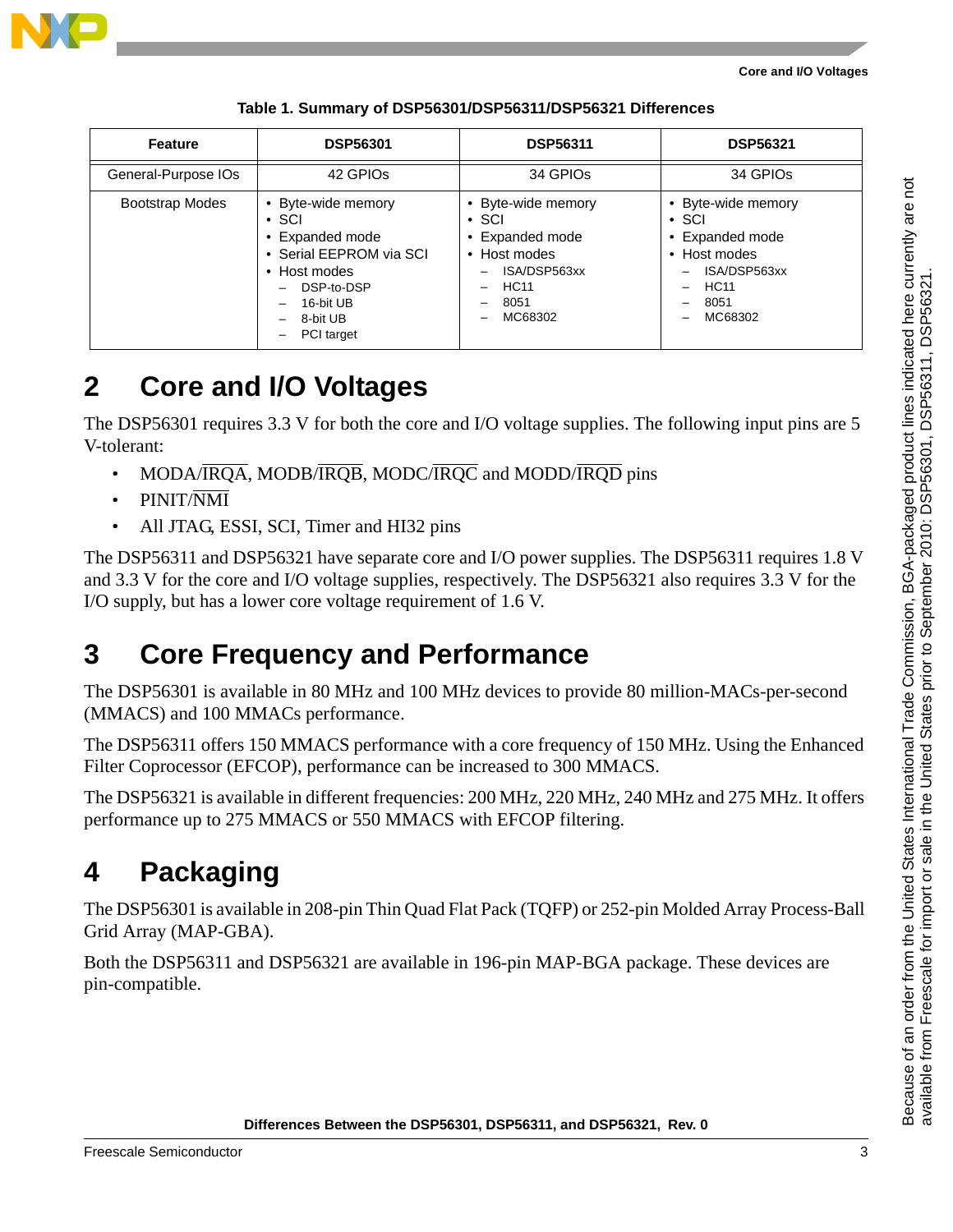

### <span id="page-3-0"></span>**5 Internal Memories**

The sizes of the program RAM, instruction cache, X and Y data RAMs are programmable in all DSP563xx devices. The DSP56301, DSP56311 and DSP56321 have  $8K \times 24$  bits,  $128K \times 24$  bits, and  $192 K \times 24$ bits of combined program and data RAM, respectively.

The DSP56301 has  $3K \times 24$  bits of on-chip bootstrap ROM. Both the DSP56311 and DSP56321 have 192  $\times$  24 bits of bootstrap ROM.

All three devices include a  $1K \times 24$  bit instruction cache. If the instruction cache is not required, the memory space can be allocated as part of the program RAM in all three devices.

# <span id="page-3-1"></span>**6 External Memory Expansion**

The DSP56301 supports glueless interface to SRAM devices and DRAMs. Memory can be expanded up to 16 M x 24 bits for program and two 16 M  $\times$  24 bits for data memory expansion.

The DSP56311 supports glueless interface to SRAM devices. DRAM support is limited to 100 MHz. The DSP56321 only supports SRAM devices. Both devices can expand memory up to 256 K  $\times$  24 bits for program and two 256 K  $\times$  24 bits for data memory.

# <span id="page-3-2"></span>**7 Coprocessor**

The DSP56311 and DSP56321 include the Enhanced Filter Coprocessor (EFCOP) which is an internal filtering and echo-cancellation coprocessor. The EFCOP runs in parallel to the DSP core which provides increased performance. It supports various filter modes, including real and complex FIR, direct forms 1 and 2 IIR filter, adaptive filters, and others. The EFCOP runs at the same frequency as the core.

The DSP56301 does not include any filtering coprocessor.

# <span id="page-3-3"></span>**8 PLL and Clocks**

The DSP56321 uses a clock generator (CLKGEN) module with an integrated Digital Phase-Lock Loop (DPLL) circuit. This module is different from the PLL and clock generator provided in the standard DSP56300 core that is included in the DSP56301 and DSP56311.

The DSP56321 CLKGEN uses two internal registers, DPLL Static Control Register (DSCR) and DPLL Clock Control Register (PCTL) to direct the operation of the on-chip DPLL. The DSCR should be initialized before enabling the DPLL in the PCTL register.

# <span id="page-3-4"></span>**9 Peripherals**

The DSP56301, DSP5631 and DSP56321 feature the following identical peripherals:

- Two enhanced synchronous serial interfaces (ESSI) for full-duplex serial communication with codecs, microprocessors, and other DSPs
- Serial communication interface (SCI) with baud rate generator for full-duplex communication with microprocessors, other DSPs, modems, RS-232, RS-422

**Differences Between the DSP56301, DSP56311, and DSP56321, Rev. 0**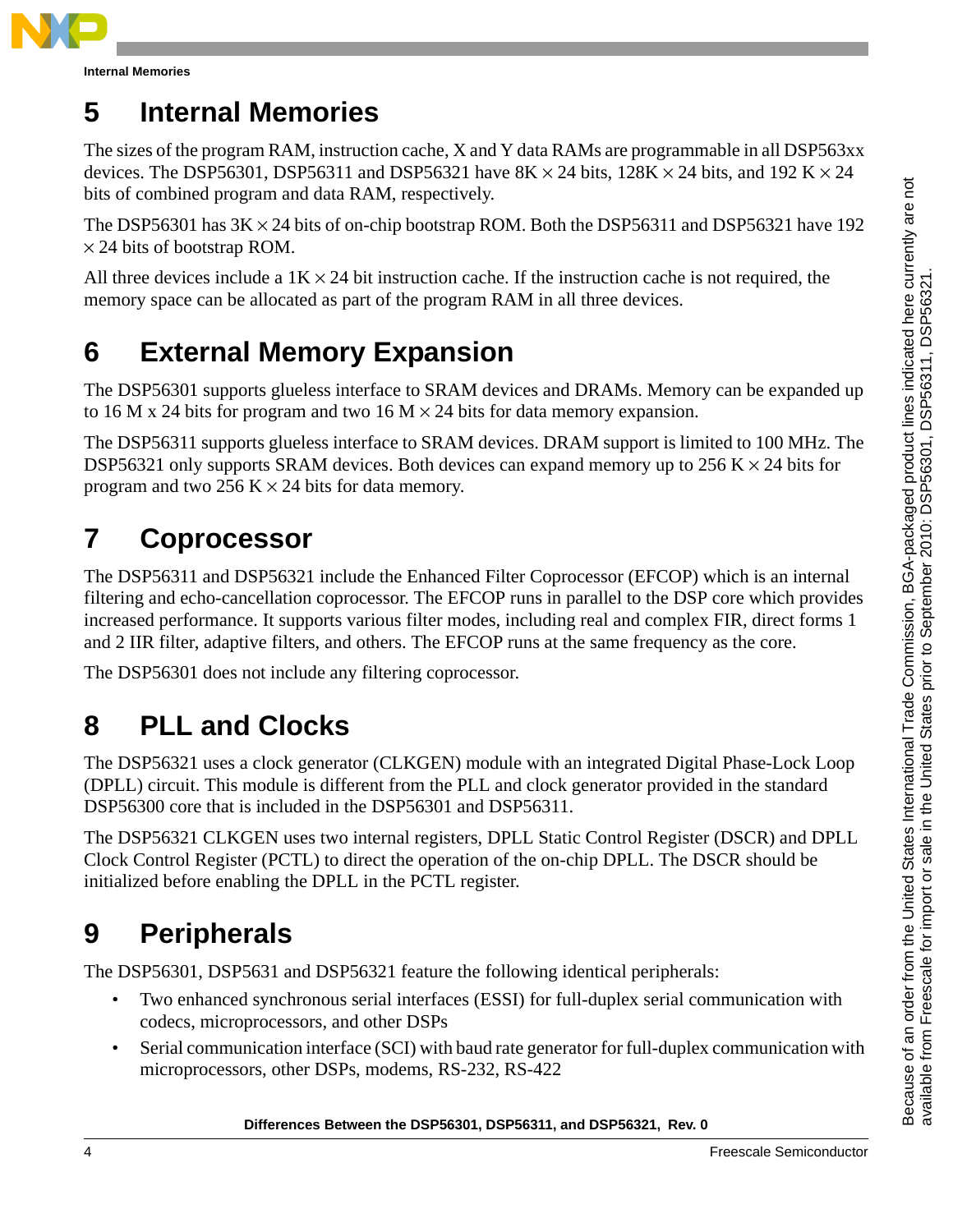

• Triple timer module for use as timed pulse generators or pulse-width modulators

### <span id="page-4-0"></span>**10 Host Interface**

The DSP56301 features a 32-bit parallel host interface (HI32) that can directly connect to the Peripheral Component Interconnect (PCI) bus revision 2.1 and the Universal Bus (UB) interface. In PCI mode, the HI32 is a dedicated initiator/target parallel port with 32-bit wide data path. In UB mode, the HI32 is a slave-only parallel port with 24-bit wide data path. In UB mode, the HI32 can also connect to 8-bit, 16-bit (ISA/EISA), and 24-bit (Port A bus of DSP563xx) data buses.

The DSP56311 and DSP56321 have the same byte-wide, full-duplex, parallel host interface (HI08). The HI08 operates asynchronously to the DSP core and host clocks and operates as a slave device. It provides glueless interface to various industry-standard devices, including Freescale HC11, Hitachi H8 and 8051 family of devices.

### <span id="page-4-1"></span>**11 General-Purpose I/Os**

The DSP563xx devices provide bidirectional signals that can be configured as GPIO signals or as dedicated peripheral signals. There are no dedicated GPIO signals. The DSP56301 has 42 GPIO signals, which are also used by the HI32, ESSI, SCI and Timer.

Both the DSP56311 and DSP56321 have 34 GPIOs, which are also used by the HI08, ESSI, SCI and Timer. After reset, these signals are configured as GPIO.

### <span id="page-4-2"></span>**12 Bootstrap Modes**

The DSP56301, DSP56311 and DSP56321 bootstrap program can load any program RAM segment from an external byte-wide EPROM, the SCI, or the host port. All three devices can also boot in expanded mode, in which the bootstrap ROM is bypassed and the DSP fetches instructions beginning at a specified address.

The bootstrap mode differences lie in the host modes. The DSP56301 can load program RAM segment from other DSP56301 devices in DSP-to-DSP mode. It can also load program from the host interface in the Universal Bus mode in either 8-bit or 16-bit mode or in the 32-bit PCI mode.

The DSP56311 and DSP56321 can load program RAM segment from the HI08 in the ISA, HC11, 8051 and MSC68302 modes.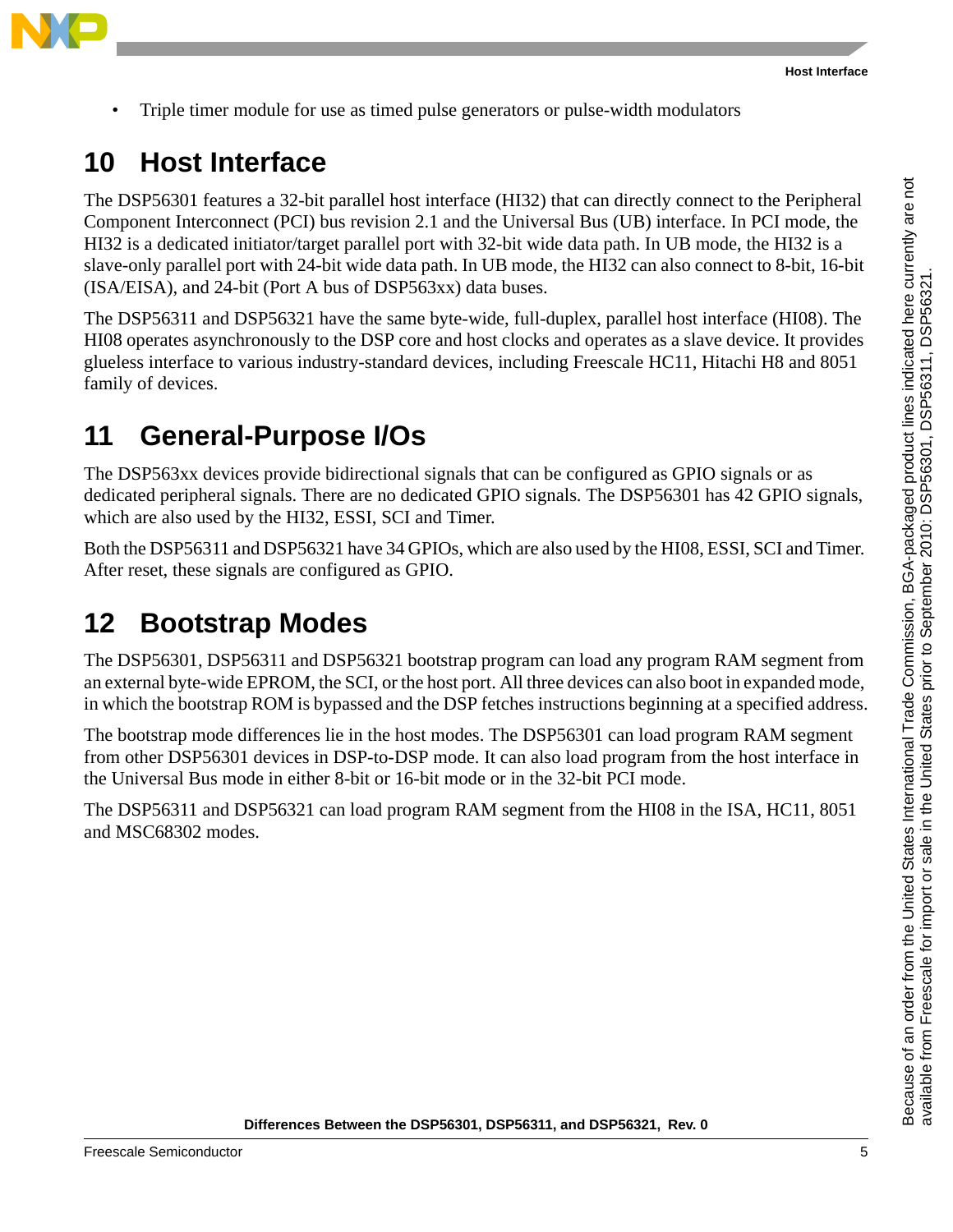

**Bootstrap Modes**

**Differences Between the DSP56301, DSP56311, and DSP56321, Rev. 0**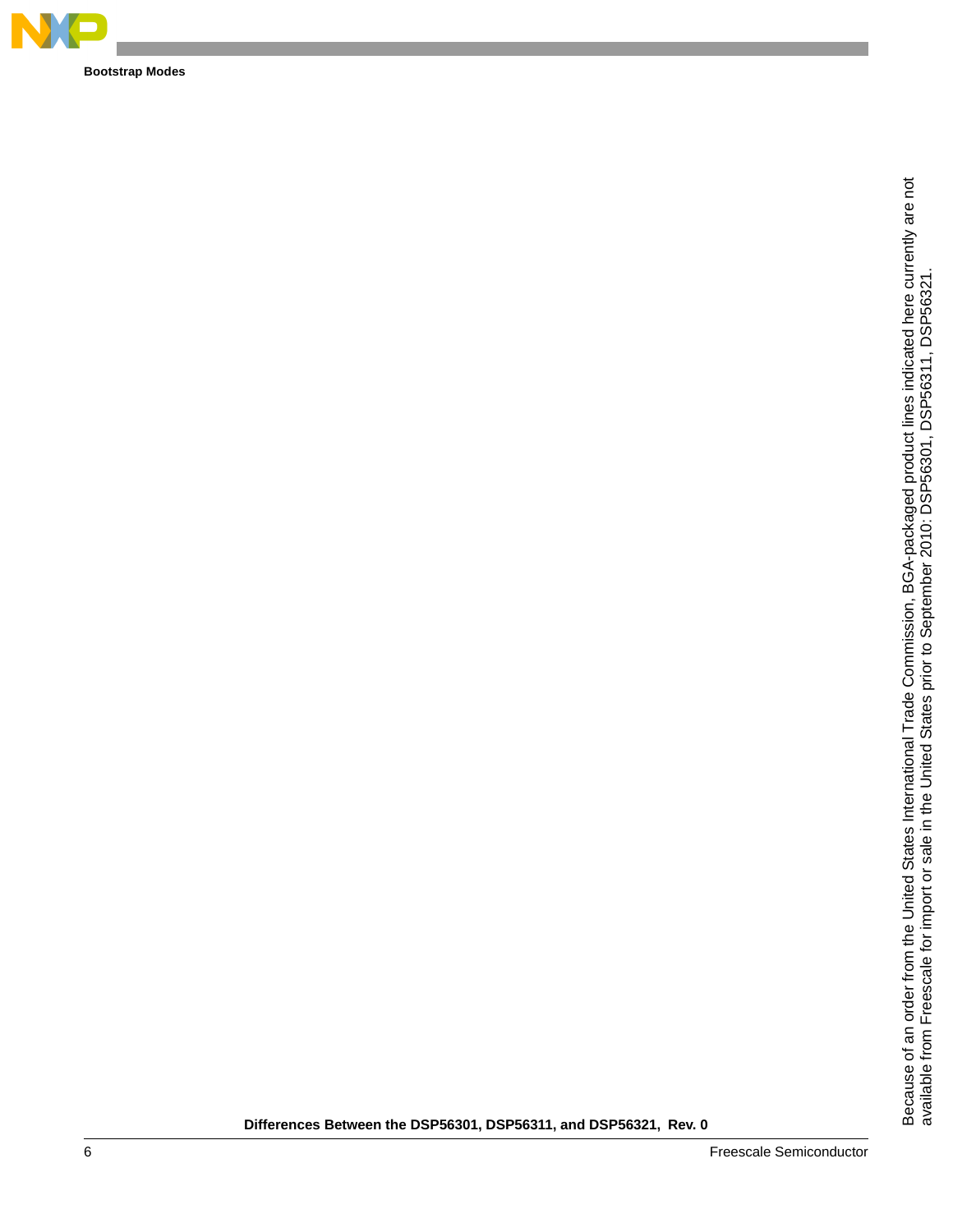

**Differences Between the DSP56301, DSP56311, and DSP56321, Rev. 0**